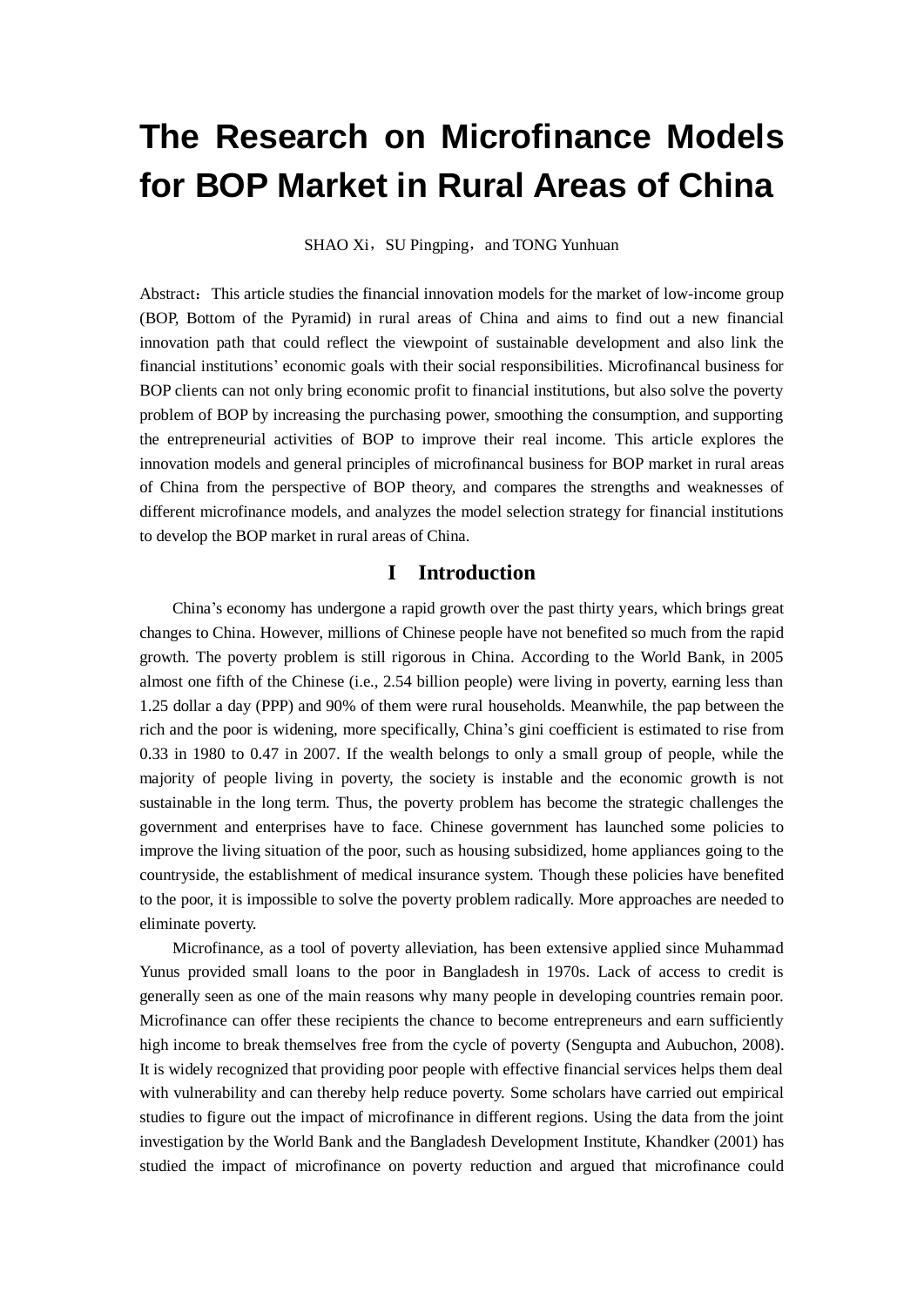increase consumption, income and net worth. Simanowitz (2002) has conducted a study of microfinance projects in India and stated that three-quarters of the poor's economic well-being has been greatly improved greatly by microfinance projects, such as the source of income, the ownership of productive assets, housing conditions etc.

Usually, the poor have no access to loans from the banking system, because they cannot put up acceptable collateral or because the costs for banks of screening and monitoring the activities of the poor are too high to make lending to this group profitable (Hermes and Lensink, 2007).Sengupata and Aubuchon (2008) point out that in the opinion of mainstream banks, lending to poor villagers involves a significant credit risk because the poor are believed to be uncreditworthy. That is, they lack the skills or the expertise needed to put the borrowed funds to their best possible use. Consequently, mainstream banks have for the most part denied the poor access to credit. Microfinance seems to offer a viable alternative to traditional moneylending to poor people and small-scale players who have been shut out from the formal banking system.

A microfinance institution is an organization that provides microfinance services, ranging from small non-profit organization to large commercial banks. Less than 10% of microfinance institutions are financially self-sufficient (covering the cost of daily operations as well as the cost of capital at a commercial rate), while 90% are operationally self-sufficient (not covering capital costs) (Roodman and Qureshi, 2006). Most microfinance institutions are self-sufficiency and strive for efficiency and commercial success in rural China.

Therefore, we are interested in why some microfinance institutions succeed in decreasing risks, reducing and covering costs, earning returns and scaling up. We would like to uncover the major innovations in product design and management techniques that have allowed microfinance institutions to offer financial products to a clientele that had been deemed too poor, too risky, and too costly for banks to serve.

Through in-depth investigation, we explore innovation models and general principles of microfinance business for BOP market in rural areas of China from the perspective of BOP theory, and analyze the characteristics, process and mechanism of each microfinance model and compares strengths and weaknesses of these four models. And then we put forward the mode selection strategy for financial institutions to develop the BOP market in rural areas of China.

## **II Four microfinance models**

Based on case stufy, we find out four main types of microfinance models for BOP market in rural China according to the current rural microfinance practices. The four types of microfinance models are the model of microcredit for rural household, the model of co-guarantee loans for rural household, the model of innovative mortgage loans and the model of third-party involvement loans. The former two types are carried out longer and discussed more in the literature; though the latter two types are widely applied in the practice, fewer literatures focus on them.

### *A. The model of microcredit for rural household*

The model of microcredit for rural household is generally based on the credibility of rural household, and the financial institutions provide the loans to rural household in the approved amount limit and duration without mortgage or security. Generally, the procedure of providing loans in this model is: (1) to propaganda microcredit in rural areas; (2) to accept the application of the rural household, and set up credit rating group; (3) to investigate the economic situation of the applier, assess the credit rating of the applier, and create the credit rating file of the applier; (4) to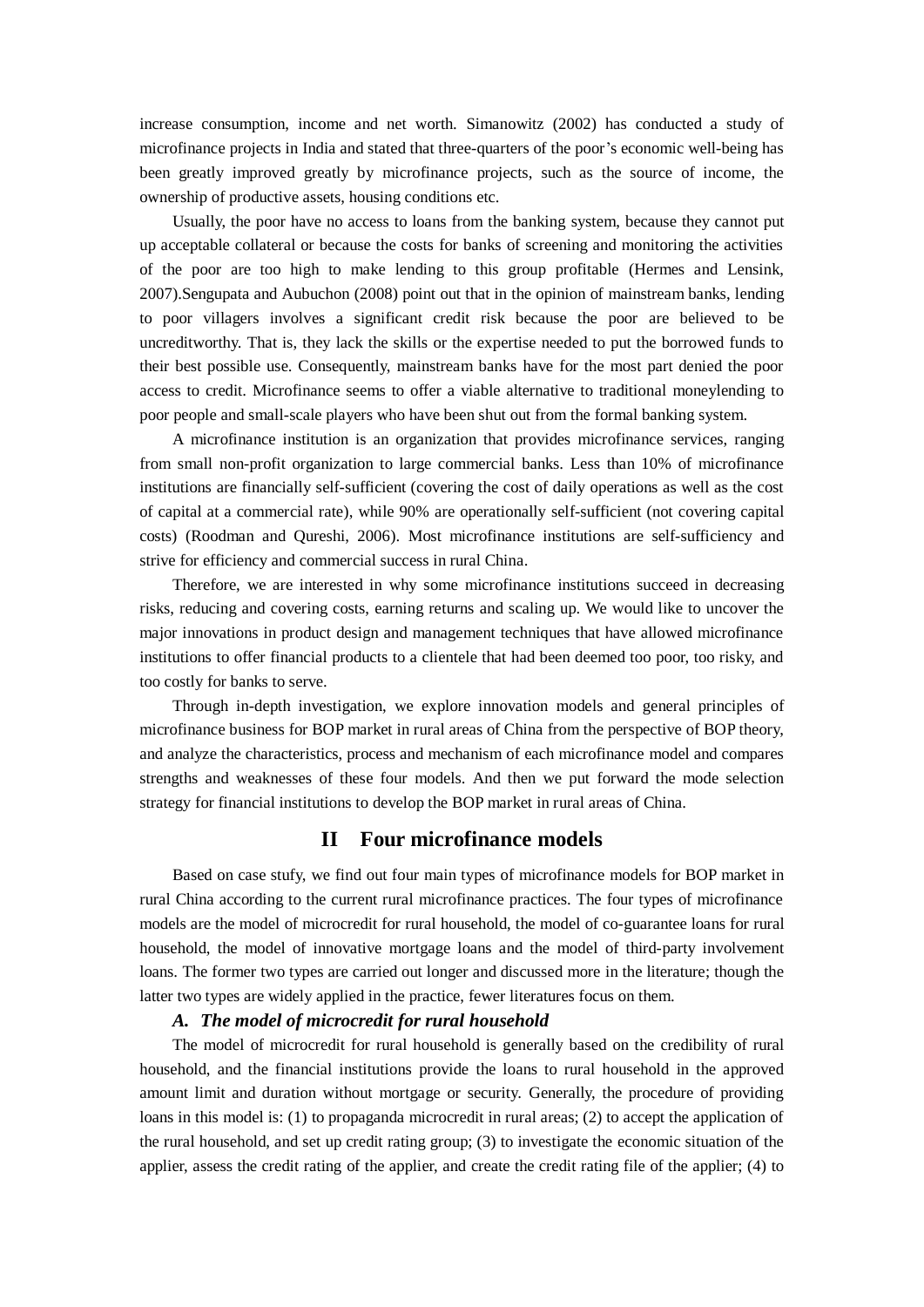determine the approved amount limit and issue the microcredit license to the rural resident.

The village leaders are important in the models of microcredit for rural household. In common, they have close relationship with the villager, and know the real situation and the economic state of the villagers. As the members of the credit rating group, the village leaders help the financial institutions to investigate the number of members of the family, the labor number, the health status, the main source of income, total income, net income, whether have their own house, any other bulk property and their conduct in ordinary time. It increases the correct rate of the assessment of the credit rating of the rural household to a great extent, and decreases the lending risk of the financial institutions.

Financial institutions prefer this model to others because it is easy for financial institutions to operate and the term of the loans, principal and interest repayment is flexible so that it suits to the economic condition of rural households. However, without any mortgage or security, financial institutions undertake high lending risk. As a result, it is difficult for rural residents to get approved for their loans and even they get the loans, the credit amount is very low. In this model, the credit amount provided by most financial institutions is no more than RMB 5000 (about \$ 730), and few financial institutions could increase the amount limit to RMB 10000 (about \$ 1460). The loan amount is too low to meet the rural household's demand for loans to planting or investment.



## Arrows:

①:Village leaders introduce small credit loans to farmers

 ②:Village leaders provide credit information of farmers to Financial **Institutions** 

③: Financial Institutions provide small credit loans to farmers

④:Farmers repay principal and interest to Financial Institutions

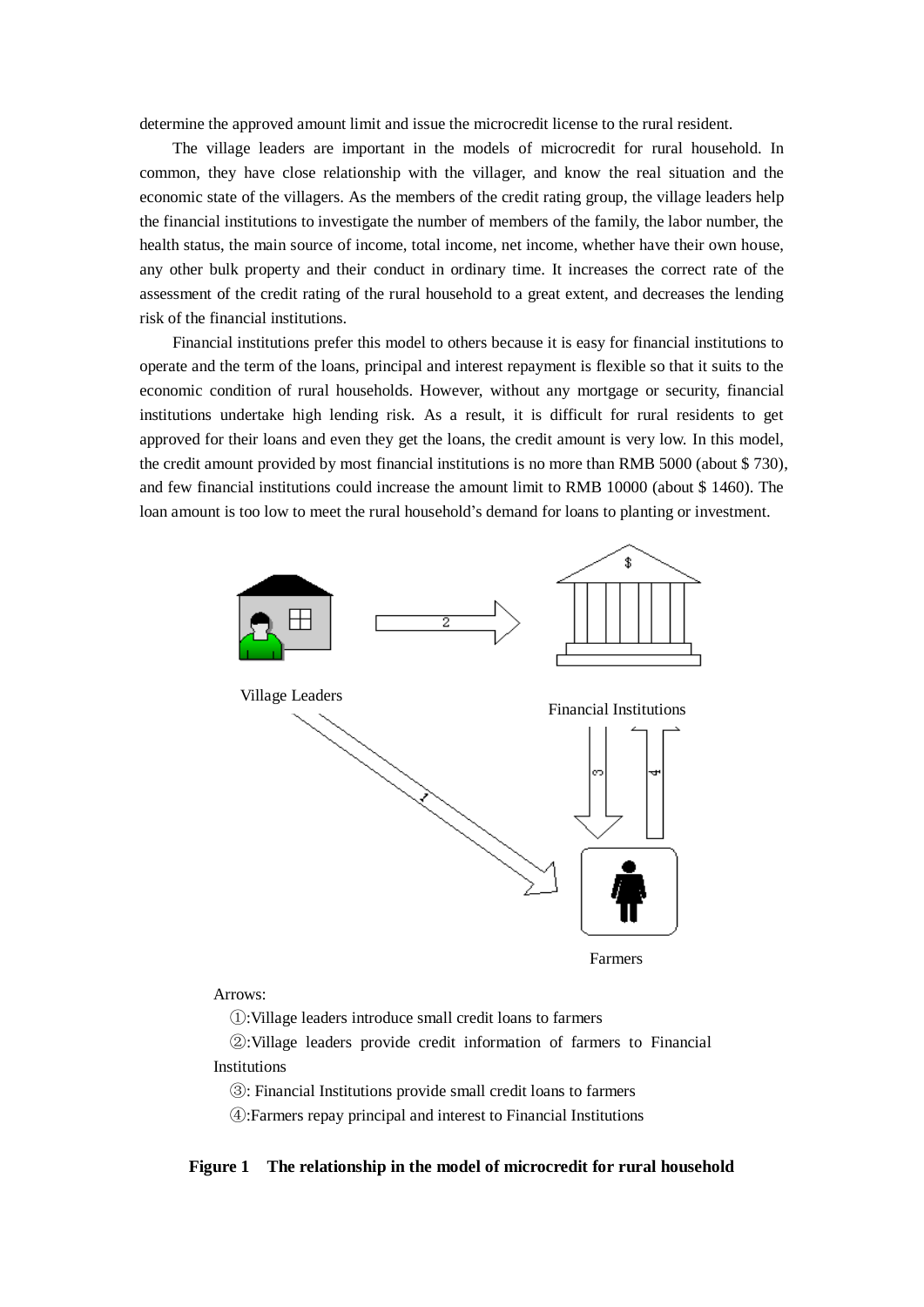## *B. The model of co-guarantee loans for rural household*

The model of co-guarantee loans for rural household is that rural households apply for loans from the rural financial institutions through the establishment of mutual guarantee group, and access to credit under joint and several liabilities amongst team members. Generally, the procedure of providing loans in this model is: (1) to guide rural households to form the mutual guarantee group; (2) to issue the credit certification to the group and sign the contract with the group; (3) to censor the loans when one of the members apply for loans; (4) to sign a lending contract with the applier and provide the loans to him/her; (5) to modify the credit file after the borrower returns the principal and interest.

To decrease the lending risk, there are some requirements for the group: a) the group must be composed voluntarily; b) there must be at least one member in the group with a certain ability to be a head of the group, such as the capacity of organization and coordination, justice, high prestige, strong sense of responsibility; c) one family can only participate in one group and the members of one family cannot co-guarantee for each other; d) the member of the group needs to have a deposit account in financial institutions; e) there must be more than three rural households (including three) whose credit is assessed by the financial institutions.



#### Arrows:

 ①: Women Leagues or Agriculture Associations introduce co-guarantee loans to farmers and get them connected

 ② : Women Leagues or Agriculture Associations provide credit information of Mutual Guarantee Group to Financial Institutions

Mutual Guarantee Group ③: Financial Institutions offer co-guarantee loans to farmers

 ④:Farmers repay principal and interest to Financial Institutions \*Dotted line means it may not happen

#### **Figure 2 The relationship in the model of co-guarantee loans for rural household**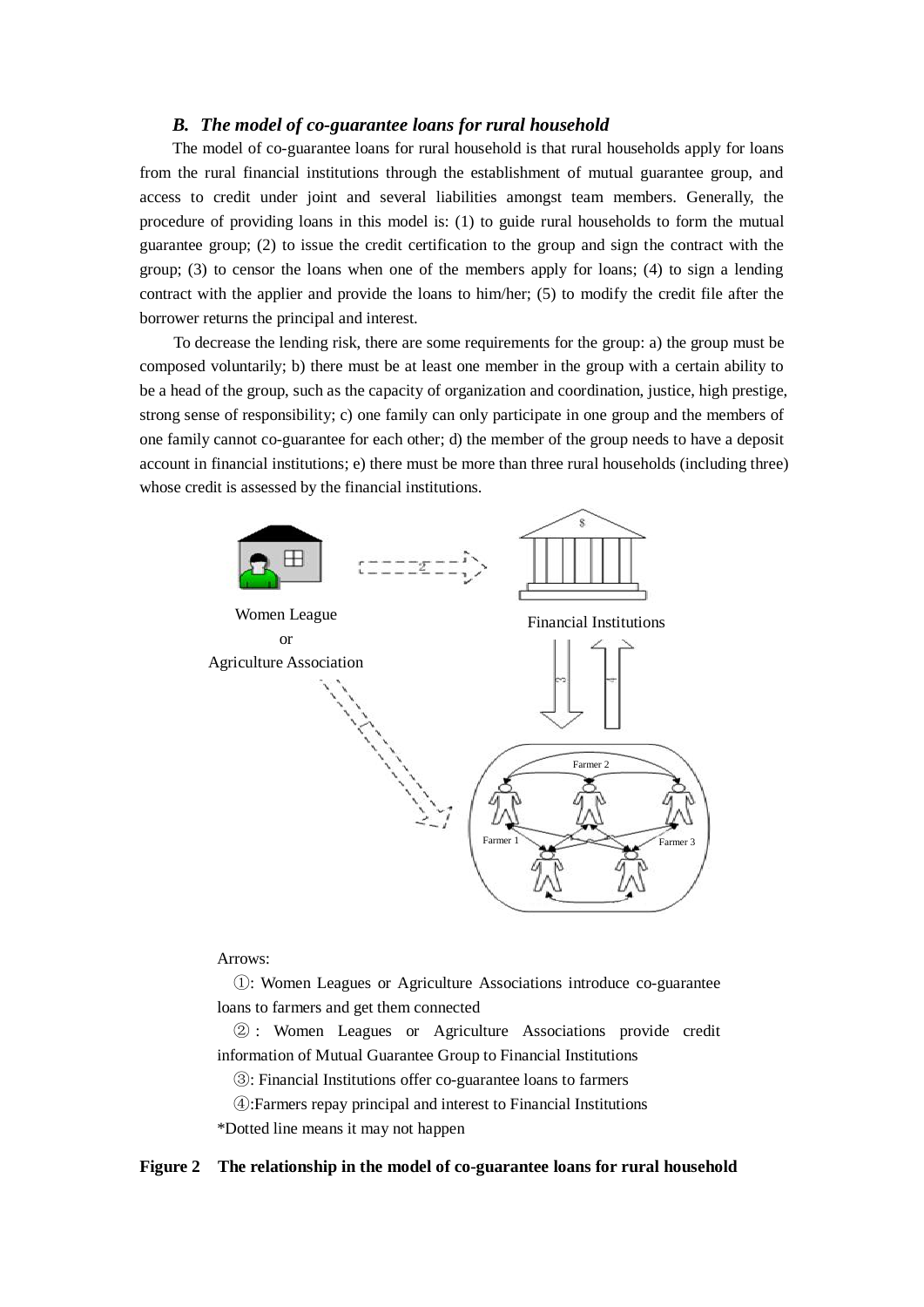In the model, collateral is not required as well as the first model, however, financial institutions are at lower risk than it in the first model. And at the same time, it can solve the difficult for rural low-income group to get approved for their loan to some extent. Because the model of co-guarantee loans for rural household is based on social capital, even though there is no qualified and effective collateral. The rural households are usually living in one fixed area for a long time, and they value the reputation and popularity as an important asset. According to the contact, the members of mutual guarantee group should take the responsibility for guaranteeing each other, if they are willing to join in the group voluntarily, it means that they consider others' credit is good enough to bear the risk and potential cost. Thus, the financial institutions can select the rural household with good credit and decrease the risk of loans with less cost and effort.

Besides, the repayment of principal and interest is more flexible in this model, in particular the borrowers can return the principal in one time or in several times and repay the interest monthly, quarterly or yearly. As a result, the rural household can choose the appropriate way to repay the principal and interest according to their situation.

### *C. The model of innovative mortgage loans*

The model of innovative mortgage loans is that financial institutions allow the rural low-income group to provide their economic resources as qualified and effective mortgage, such as forest tenure, coastal land tenure and pigs in vivo. Forest tenure is the most common mortgage in the model of innovative mortgage loans, therefore we take the forest tenure as an example to analysis the model of innovative mortgage loans.

The procedure of providing forest tenure mortgage loans is: (1) the rural household goes to the accounting office of the village with forest tenure certificate and fills in the application documents for the forest tenure mortgage loans; (2) the accountant of the village confirms the contents correct and then signs and seals on the documents; (3) the applier goes to the local forestry station to get the assessment with identity card, forest tenure certificate, household register, marriage certificate and the application documents; (4) the applier submits the application materials to the financial institution, and the financial institution investigates the credit of the applier and sign the lending contract with the applier; (5) the staff of the financial institution and the applier go to the local forestry station to conduct the registration for mortgage; (6) the financial institution opens individual account for the applier and provides the loans to him/her.

In the model of forest tenure mortgage loans, the verification, registration, monitoring and disposal of the forest tenure are very important. If the rural household is default on loans, the financial institution would consign the local village bidding center to auction the guarantied forest tenure, and the obtained money can pay back the principal and interest. If rural households return all the principal and interest under the contract, he/she can apply for the cancellation of the forest tenure as mortgage with the testimony of the financial institution in the local forestry station.

In this model, the financial institution allows the rural households to take their property as the mortgage innovatively. In the past, the rural household rarely had any economic property which can be identified as the collateral by the financial institution. The rural household had the economic resources, such as forest tenure, coastal land tenure or pigs in vivo, however they didn't have enough money to do business with the economic resources. The financial institution allows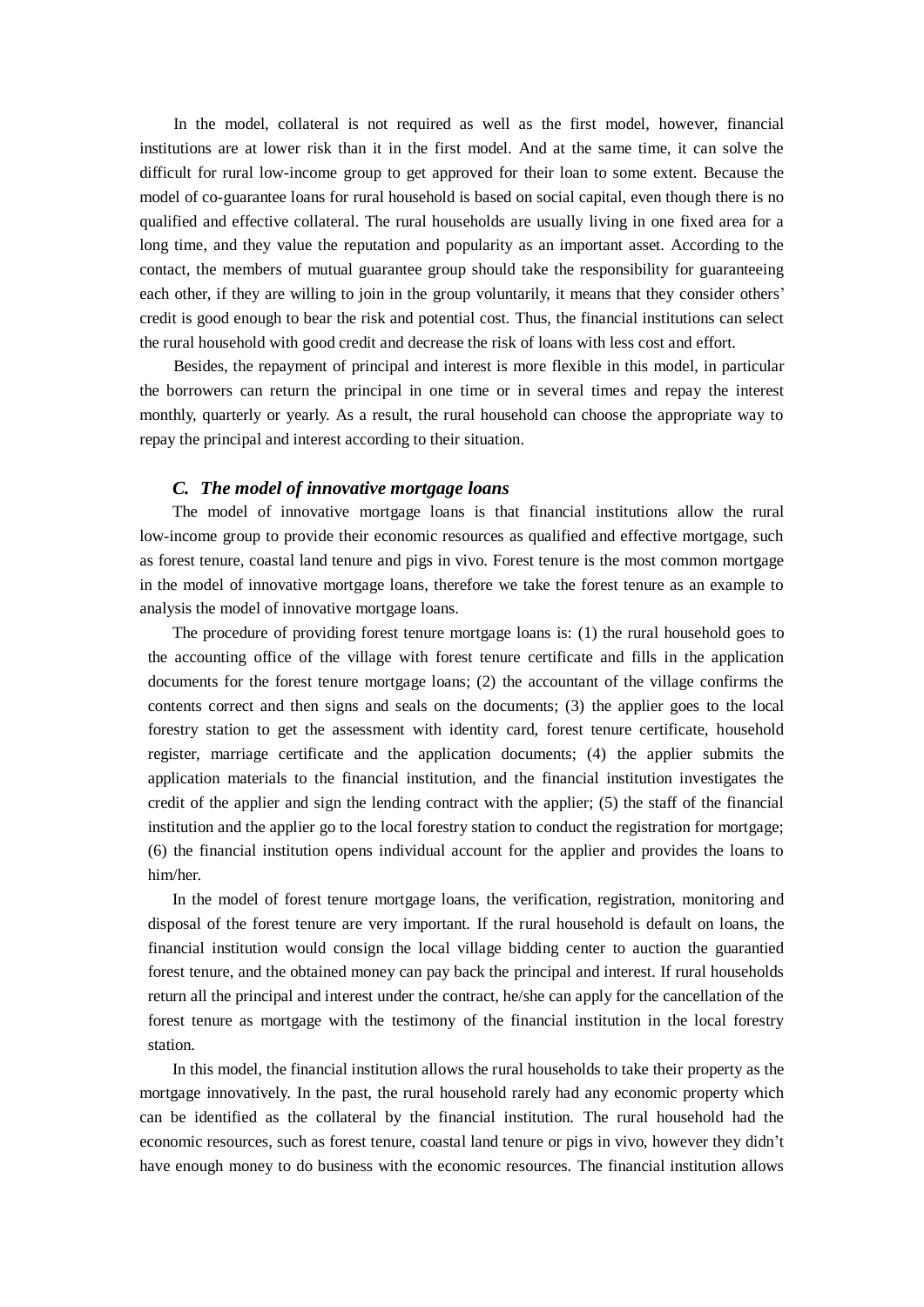the rural household to provide their economic resources as qualified and effective collateral, which solves the problem that the rural low-income group can not access to the credit, and to some extent meets the demand for credit to do business and increase their income. At the same time, the model of forest tenure mortgage loans greatly decreases the risk of the financial institution and brings new business to it.



Arrows:

off the loan

 ①: Farmers apply to Forestry Station and Forestry Station issue audit opinion

 ②: Farmers submit application materials for forest ownership mortgage loan to Financial Institutions

③: Loan officer and farmers fulfill formalities in Forestry farm

④: Financial Institutions offer loans to farmers

⑤:Farmers repay principal and interest to Financial Institutions

⑥: Farmers fulfill termination formality in Forestry Station after they pay

## **Figure 3 The relationship in the model of forest tenure mortgage loans**

## *D. The model of third-party involvement loans*

The model of third-party involvement loans is that the third-party entity guarantees the rural household in the loans from financial institutions to rural household, which usually has benefits relationship with the rural household. The third-party company is the most common in this model, particularly the agricultural company exploiting the resources of BOP.

At present, many Chinese enterprises outsource parts of production to the farmers in order to expanse production scale with low cost. Enterprises sell qualified seeds or young animals to farmers and purchase agricultural products or output from farmers at a pre-agreed price. To ensure high quality of the products, enterprises set up strict quality assurance system by providing technical guidance and control management to farmers. It overcomes the weaknesses of traditional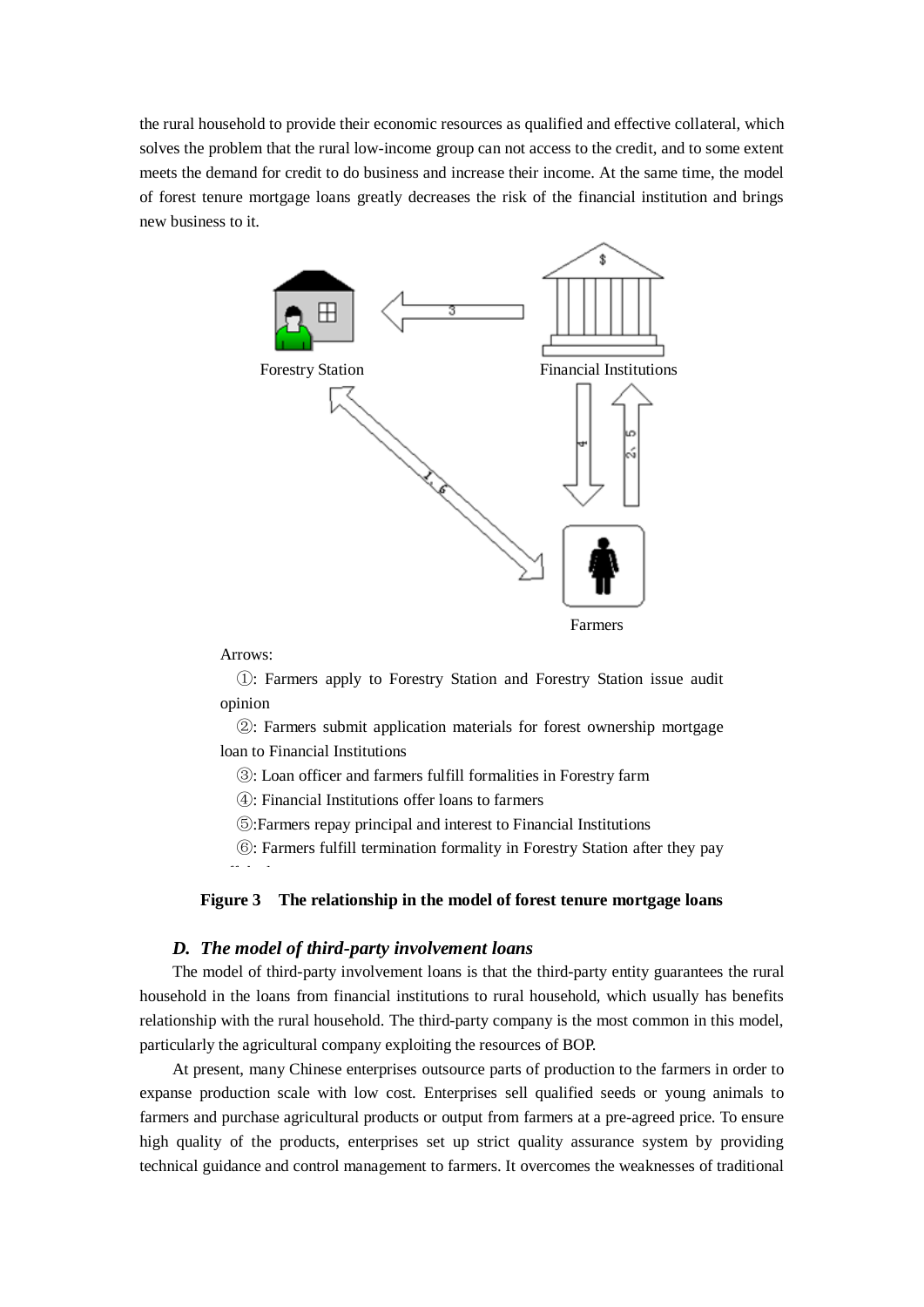scattered production of farmers, such as the risk of the price fluctuations, the risk of sudden disasters, low quality of products and lack of sales channel, so that it greatly increases farmers' income.

However, since they hardly access to credit, farmers used to lack of financial support so that they could not engage in the outsourcing. To expand the production scale, these agriculture-related enterprises involve in the microfinancial business, helping farmers to get loans.

We take Suhai Group Co. and Yongji Rural Credit Cooperation Association Society as an example to clarify how the model of third-party involvement loans puts into practice. Suhai is the largest chicken processing enterprise in Shanxi Province which is the main chicken provider for fast-food chain, such as Kentucky Fried Chicken, McDonald's. Since Suhai has exported products to the market in Japan, Korea, Singapore, Malaysia etc, the chicken raised by Suhai is far from meeting the needs of markets. Therefore, Suhai wants to outsource chicken rising to the farmers in order to scale up the production. However the initial investment of chicken rising for each farmer, taking small production scale as example, 2000 chicken per year, will be 40,000 Yuan, which is not affordable for farmers. Yongji Rural Credit Cooperation Association Society (Yongji) notices the problems the two sides encounter: the company is short of chicken and farmers are short of initial capital. By means of lending money to farmers and relying on company's guarantee, Yongji, Suhai and farmers joint into a community of interest, solving the problems and bringing great interest to each side.

The process of lending the loans is: (1) with the subsidy from Suhai (the subsidy for a 180  $\text{M}^2$ coop is 450 Yuan), farmers build up coops according to the requirement of Suhai; (2) Farmers take the technical training provided by Suhai and take an exam after the training, if they pass the exam, they will get the raising certification; (3) Farmers and Suhai sign a acquisition agreement, which requires Suhai to provide the young chicken, fodder, avian medicine, technical direction and purchase the chicken from farmers at a pre-agreed price, and requires farmers to raise the chicken under the unified process, and provide a pre-agreed amount of chicken to the company at the pre-agreed time; (4) farmers should pay 6 Yuan for every young chicken, and if they cannot afford the payment, they can sign a guarantee agreement with Suhai; (5) Farmers apply for loans with the raising certification, the acquisition agreement and guarantee agreement; (6) Yongji investigates the applications of farmers and grants loans to Suhai with the 50%-70% mount of the cost of raising chicken; (7) Suhai establishes an account for every guaranteed farmer and provides the loans as the liquidity for farmers to raise chicken; (8) Suhai returns the principal and interest to Yongji together, and charges farmers for the principal and interest when farmers return back the chicken.

The model of third-party involvement loans is generally regarded as a financial innovation in rural areas, which helps the rural household without mortgage to get loans effectively. The affordability of this model is relatively good, especially if the company can purchase the agricultural production or output from rural household at a pre-agreed price, so that rural household can have certain income in future. Besides, the company can obtain the custom agricultural production at a reasonable price and financial institutions can make profits with low risk. Therefore, all the stakeholders will benefit in this model—— Rural household can improve their living condition and eliminate poverty; Financial institutions and companies can link their economic goals with their social responsibilities.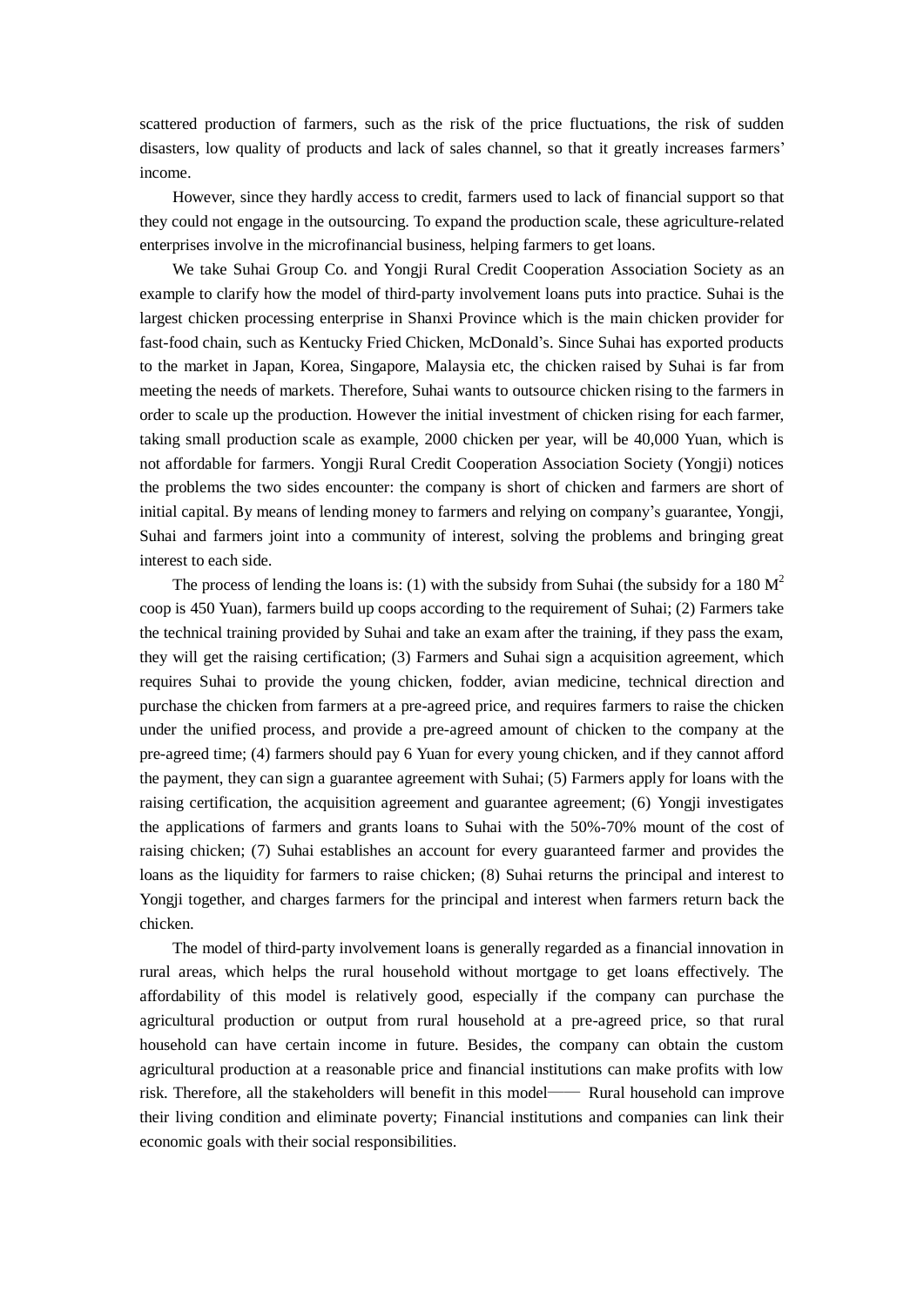

Farmers

#### Arrows:

 ①: Financial Institutions offer loans to farmers and transfer these loans to companies

 ②: Companies provide farmers with technical training, seeding and fodder

③: Companies purchase products from farmers

④: Companies repay principal and interest to Financial Institutions

#### **Figure 4 The relationship in the model of third-party involvement loans**

# **III Principles of microfinancial business**

Based on the practice of these four models, we figure out that the financial institution should obey some rules in order to make the microfinancial business success in the market in rural China.

**A.** *Ensuring the affordability of microfinance service.* The financial institution should make sure that rural households can afford the microfinance products. CGAP (2004) has pointed out that it is more important that the poor can access to credit continually, rather than they pay higher interest. If the interest rate is not affordable for the poor, the default rate will be increase and the repeat borrowing will be decrease. Most financial institutions are commercial and aim to maximize their profit in China, so that they cannot provide interest-free loans to the poor, rather they must make the profit of microfinancal business, mostly coming from interest, cover the cost. For the rural household, the interest is the largest part of the cost in the loaning. Microfinance interest rate in China, about 10%, is lower than the average level in other countries, such as the microfinance interest rate is about 20% in Grameen Bank. Finance institutions decrease the risk by financial innovation to decrease the interest rate and increase the affordability of the poor in China.

**B.** *Developing the applicability of microfinance service.* It is necessary for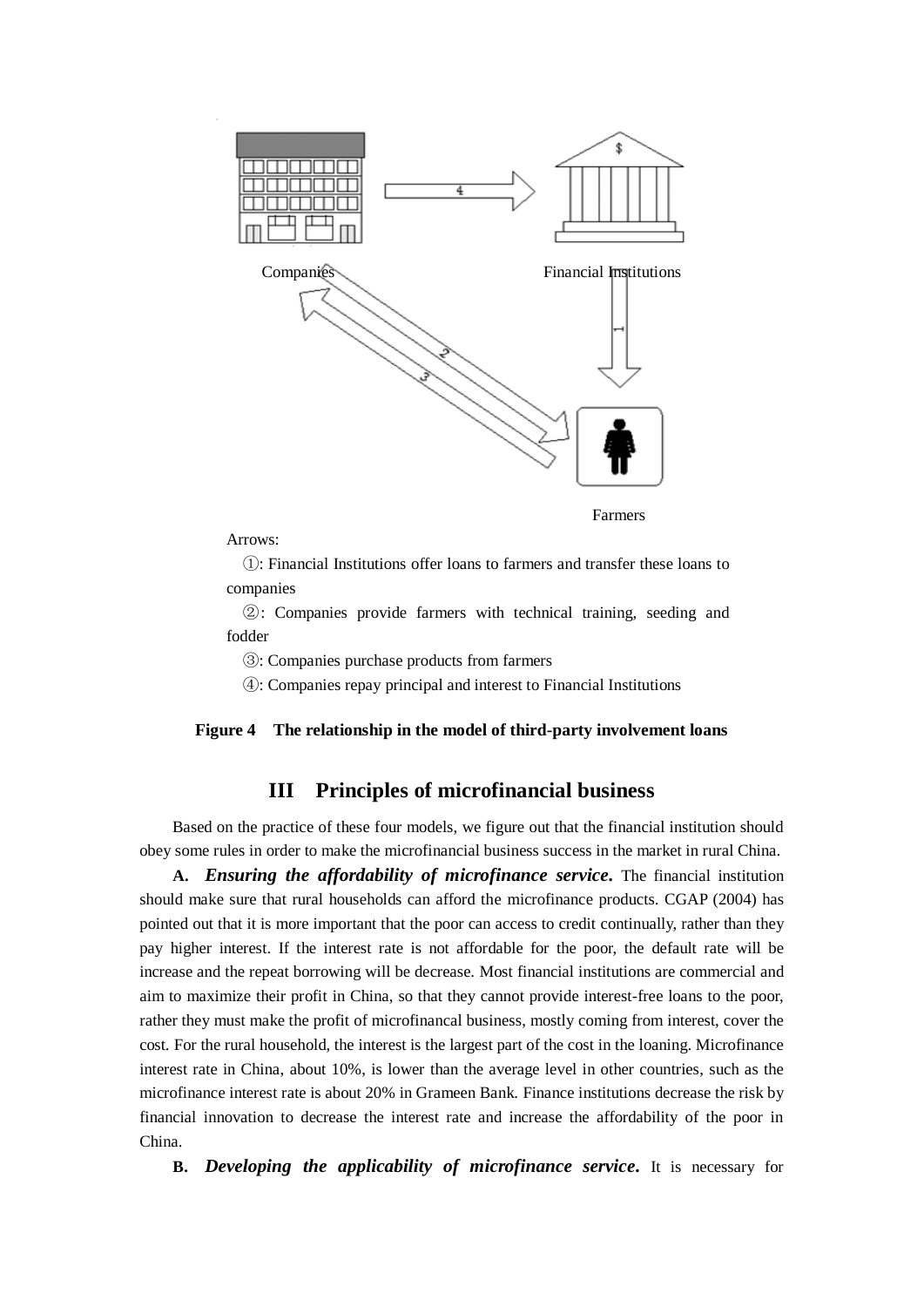financial institution to consider the applicability of the microfinance products when they enter into the market in the rural China. Without formal credit history, the rural households usually have little capital accumulation, and their income is relatively low, mainly coming from agricultural production. Besides, lacking of official certification, the economic resources belonging to rural households cannot be accepted as qualified collateral. Thus, financial institutions should develop new applicable microfinance products by taking into the situation of rural households, which can solve the problem that rural households usually cannot access to credit. The model of microcredit for rural household do not need any collateral or formal credit history, and the maturity is generally one year since the loans are used in agricultural production. In the model of co-guarantee loans for rural household, financial institutions accept the social capital of rural households as virtual collateral. In the model of innovative mortgage loans, financial institutions allow the rural low-income group to provide their economic resources as qualified and effective mortgage innovatively. In the model of third-party involvement loans, the third-party entity explores the economic resources of the rural household and is willing to guarantee them in the loans.

**C.** *Making the best use of social capital.* Making good use of their social capital can help financial institutions reduce the risk caused by information asymmetry and save transaction costs of microfinancal business and provide more affordable and applicable microfinance products. In China, many financial institutions are close to the government for their support and cooperation. In the model of microcredit for rural household, the local government helps financial institutions to propaganda microcredit and assesses the credit rating of rural households. In the model of co-guarantee loans for rural household, the local government guide rural households to form mutual guarantee groups. In the model of innovative mortgage loans, financial institutions contact closely with the local forestry station, which is in charge for verification, registration, monitoring and disposal of the forest tenure. In the model of third-party involvement loans, financial institutions have close relationship with agricultural enterprises, which promotes the microfinance business.

# **IV Comparison of four microfinance models**

In these four models, the model of microcredit for rural household is the most common in rural China and the easiest for rural households to afford. Since the requirement for rural households is rather low, rural households can get the loans as long as they pass the assessment of credit rating. The applicability of this model is fairly good, for example the term of the loans, principal and interest repayment is flexible, which suit to the economic situation of rural households. However, financial institutions are required to know about the situation of appliers in this model, and they usually collect the information through the village leaders who are familiar with the appliers. Since there is no mortgage or security, the lending risk is relatively high so that the credit amount is quite low

The model of co-guarantee loans for rural household is the second common model in rural China. The affordability of this model is average, for rural households take responsibility to pay others' loan when other member fails to return the principal and interest in their group, which to some extent increases the cost of borrowing. The applicability of this model is as good as the model of microcredit for rural household, and the term of the loans, principal and interest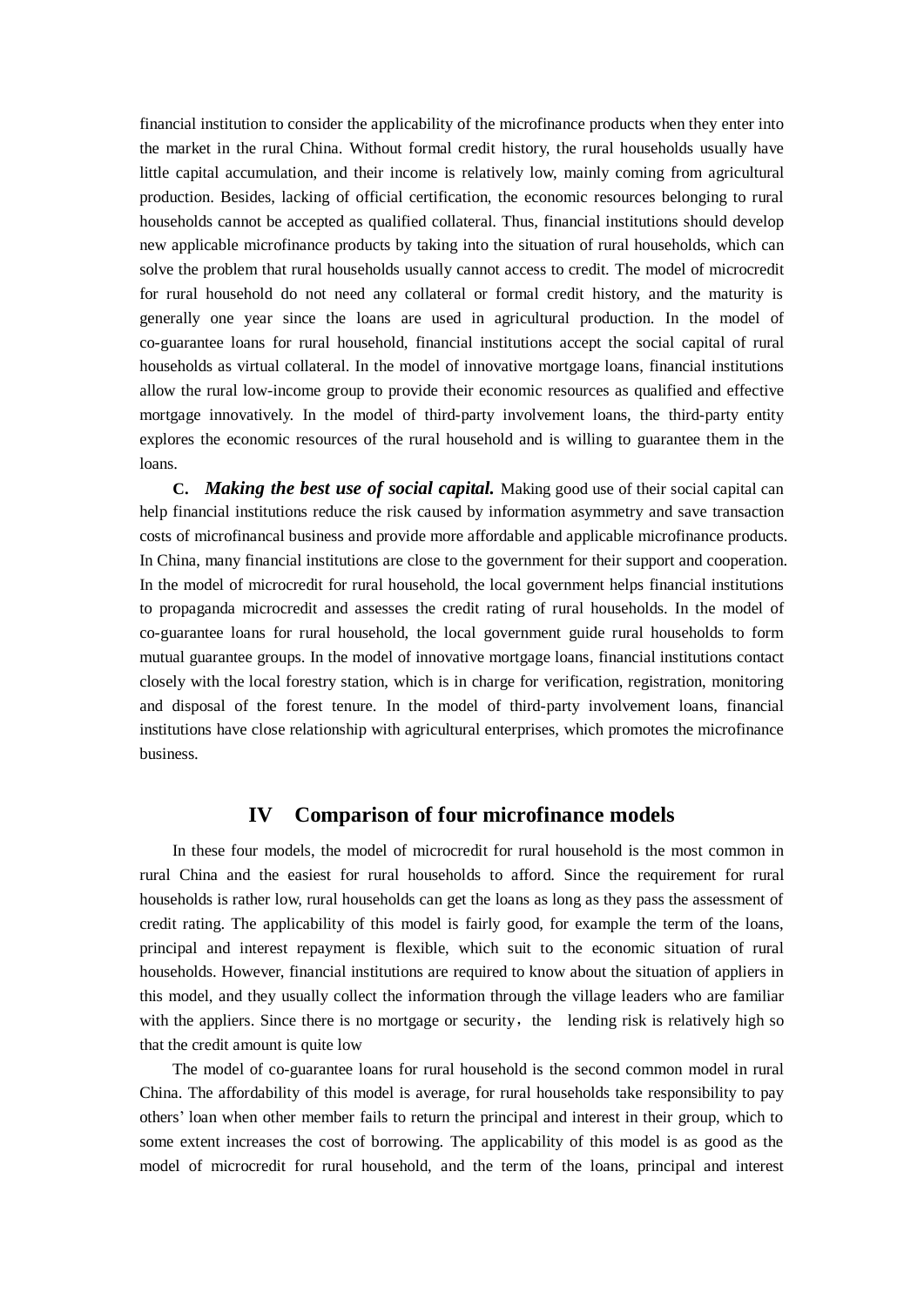repayment is also flexible. The formation of the mutual guarantee group decreases the risk of lending loans so that the credit amount is higher than the first model.

The model of innovative mortgage loans has high restrictive conditions, that rural households are needed to provide their economic resources as qualified and effective mortgage. Rural households usually can afford the cost and the amount of credit is often high. However, the applicability is relatively terrible in these four models, such as the term of the loans, principal and interest repayment is so inflexible that there is little selection for rural households. This model needs the support of local forestry station.

The affordability of the model of third-party involvement loans is quite good, especially if the company can purchase the agricultural production or output from rural household at a pre-agreed price, so that rural household can have certain income in future. The applicability of this model is rather high, because financial institutions know the use of the loans exactly and set up a customized loan program for rural households. The third-party company is important in this model, and financial institutions should have close contact with them.

| The type of<br>model                                | Operational<br>requirements | Amount<br>of credit | Affordability | Applicability | Requirements for<br>social capital                                  |
|-----------------------------------------------------|-----------------------------|---------------------|---------------|---------------|---------------------------------------------------------------------|
| The model of<br>microcredit for<br>rural household  | Low                         | Small               | <b>Better</b> | <b>Better</b> | More contact with<br>village officers                               |
| The model of<br>co-guarantee<br>loans               | Low                         | Larger              | Good          | <b>Better</b> | Less contact with<br>Women League or<br>Agriculture<br>Associations |
| The model of<br>innovative<br>mortgage loans        | High                        | Larger              | <b>Better</b> | Good          | More contact with<br><b>Forestry Station</b>                        |
| The model of<br>third-party<br>involvement<br>loans | Highest                     | Larger              | Excellent     | Excellent     | Closely linked with<br>company                                      |

**Table 1 Comparison of four microfinance models**

# **V Model selection strategy for financial institutions**

Many financial institutions have been developing the BOP market to increase their own profit, improve the living situation of the poor and carry out corporate social responsibility in rural China. The model selection strategy is necessary for financial institutions to enter into the Bop market and make the business successful. Based on the analysis of the rules to carry on microfinancial business in rural China and the comparison of four microfinance models, we put forward a model selection strategy for financial institutions.

Financial institutions are divided into two types according to whether they are familiar with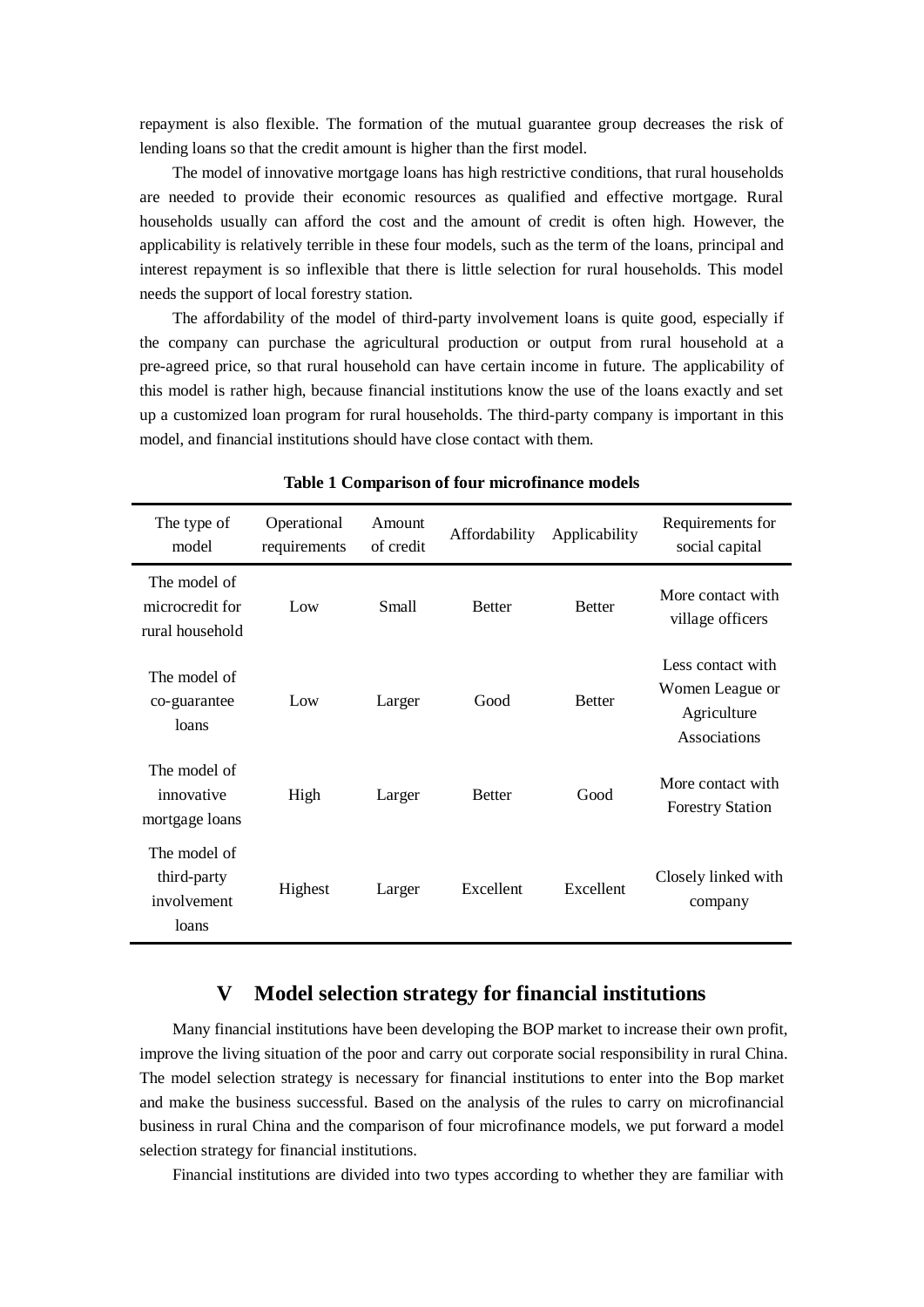the local credit information. One type is the financial institution with local credit information that generally carries on business in rural areas for many years, familiar with the local credit environment, and has good relationship with local government. The other type is the financial institution without local credit information that just enters into the market in rural areas, with little social capital, and does not know much about the local credit environment.

The financial institution without local credit information can choose the model of co-guarantee loans to enter into the market in rural China. Because the members of mutual guarantee group should take the responsibility for guaranteeing each other, they tend to join with the rural household with good credit. As a result, financial institutions can select the rural household with good credit without the support from the local government and the credit history. The financial institution without local credit information also can carry out the model of innovative mortgage loans if possible. The model of innovative mortgage loans requires rural households to provide qualified and effective mortgage.

If the financial institution is familiar with the information of local credit, they can take all there four models. Financial institutions can assess the credit rating of rural households rely on village leaders and take the model of microcredit for rural household. The amount of credit in the model of microcredit for rural household is relatively small, while other three models could provide large amount of credit. If there are some companies having business relationship with rural households, financial institutions can take the model of third-party involvement loans. The operational requirement of this model is so high that financial institutions should choose the appropriate company and establish close relationship with it.



 **Figure 5 The model selection strategy for financial institutions to develop the BOP market in rural China**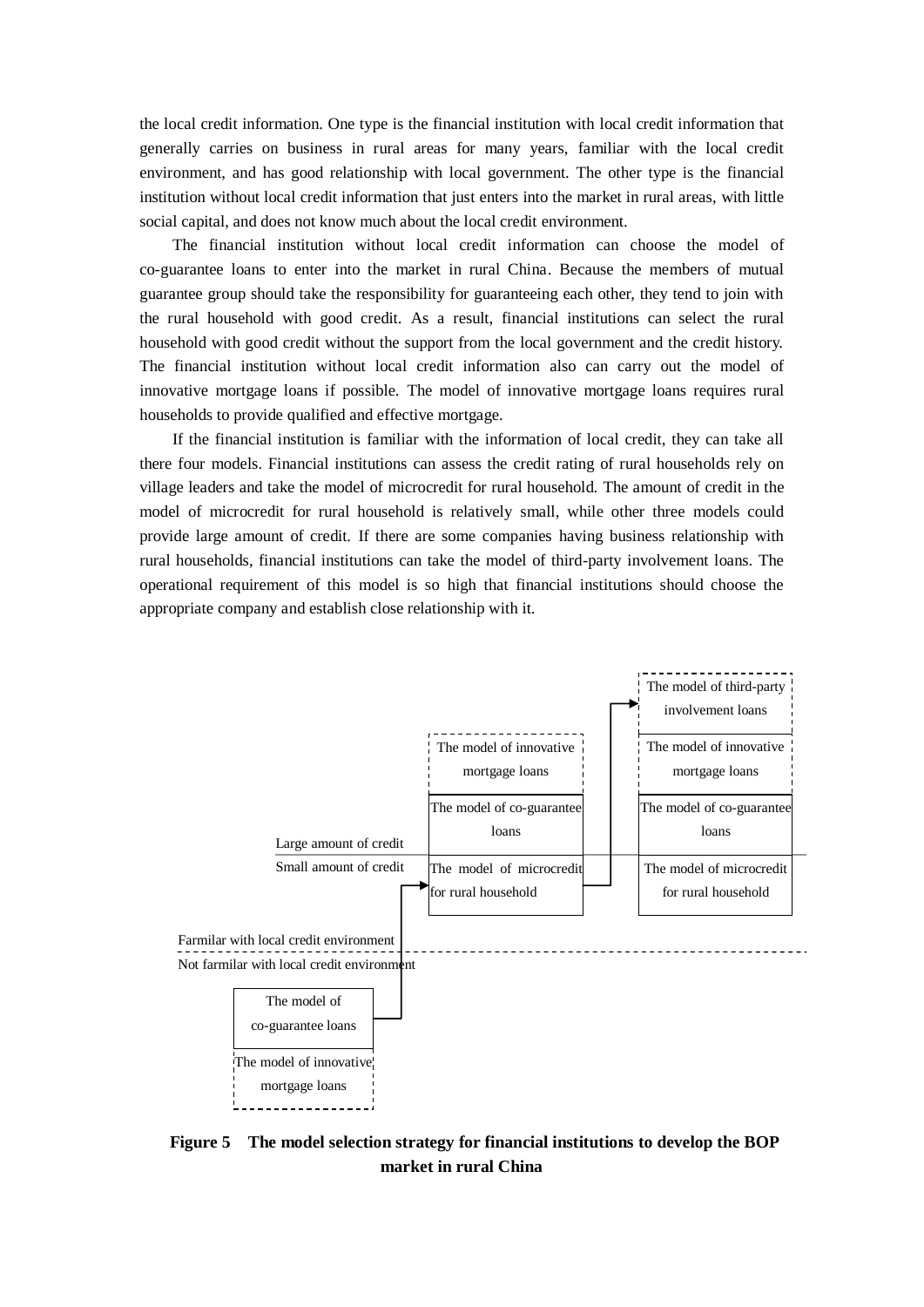# **VI Conclusion**

In this study, we discuss financial innovation models for the market of low-income group (BOP, Bottom of the Pyramid) in rural areas of China and aim to find out a new financial innovation path that could reflect the viewpoint of sustainable development and also link the financial institutions' economic goals with their social responsibilities.

Based on case study, this article finds out four main types of microfinance models for BOP market in rural China according to the current rural microfinance practices. The four types of microfinance models are the model of microcredit for rural residents, the model of co-guarantee loans for rural residents, the model of innovative mortgage loans and the model of third-party involvement loans.

Through in-depth investigation, this article analyses the characteristics, process and mechanism of each microfinance model. The model of microcredit for rural residents is generally based on the credibility of rural residents, and the financial institutions provide the loans to rural residents in the approved amount limit and duration without mortgage or security. Financial institutions prefer this model to others because it is easy for financial institutions to operate and the term of the loans, principal and interest repayment is flexible so that it suits to the economic condition of rural residents. However, financial institutions usually consider the poor people as bad credit people from the point that poor people can not pay the loan because they can not earn enough money in the future. As a result, it is difficult for rural residents to get approved for their loans and even they get the loans, the credit amount is very low. The model of co-guarantee loans for rural residents is that rural residents apply for loans from the rural financial institutions through the establishment of mutual guarantee group, and access to credit under joint and several liabilities amongst team members. In the model, financial institutions are at lower risk than it in first model. And at the same time, it can solve the difficult for rural low-income group to get approved for their loan to some extent. The model of innovative mortgage loans is that financial institutions allow the rural low-income group to provide their economic resources as qualified and effective mortgage, such as forest tenure, coastal land tenure and pigs in vivo. In this model, the restrictive conditions are higher because the rural residents need to have the property which can become mortgage by innovation. The model of third-party involvement loans is that the third-party entity involves in the loans from financial institutions to rural residents, which has benefits relationship with the rural residents, playing a role in security for rural residents. It is universally regarded as a financial innovation in rural areas, which helps the rural residents without mortgage to get loans effectively. The third-party company is the most common in this model, particularly the agricultural company exploiting the resources of BOP. The affordability of this model is relatively high, especially if the company can purchase the agricultural production or output from rural residents at a pre-agreed price, so that rural residents can have certain income in future. Besides, the company can obtain the custom agricultural production at a reasonable price and financial institutions can make profits with low risk. Therefore, all the stakeholders will benefit in this model—— Rural residents can improve their living condition and eliminate poverty; Financial institutions and companies can link their economic goals with their social responsibilities.

This article presents three principles of microfinance innovation for BOP market in rural